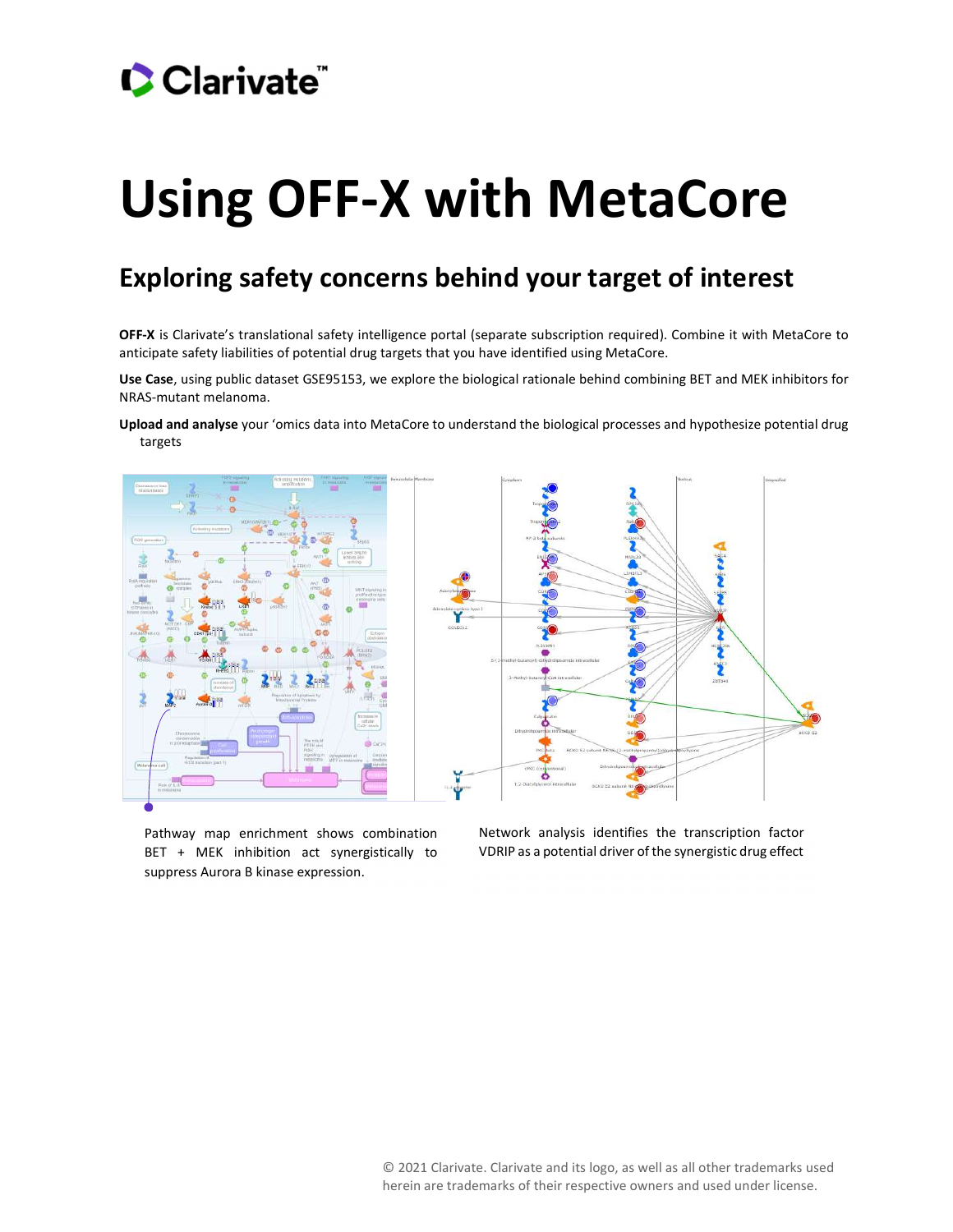Click on the drug target MEK-1 to learn more about what it does; and link to OFF-X targets:

| <b>Table of Contents</b>                                                                                                          | <b>Human</b>                                                                                                                                                     | <b>Mouse</b>                              | Rat |                             |                          |  |  |  |
|-----------------------------------------------------------------------------------------------------------------------------------|------------------------------------------------------------------------------------------------------------------------------------------------------------------|-------------------------------------------|-----|-----------------------------|--------------------------|--|--|--|
| □ General                                                                                                                         | ▼ Clarivate Links                                                                                                                                                |                                           |     |                             |                          |  |  |  |
| <b>Gene Details</b><br><b>Protein Details</b><br><b>Clarivate Links</b><br>Clarivate OFF-X Links<br><b>External Databases</b>     | Cortellis Drug<br>Discovery<br>Intelligence                                                                                                                      | mitogen-activated protein kinase kinase 1 |     |                             |                          |  |  |  |
| Vendors<br>Groups/Variants                                                                                                        |                                                                                                                                                                  | ▼ Clarivate OFF-X Links                   |     |                             |                          |  |  |  |
| <b>El Pathways and Processes</b><br><b>E</b> Diseases<br><b>Interactions</b>                                                      | OFF-X Safety alerts                                                                                                                                              | MEK1, (3784 alerts)                       |     |                             |                          |  |  |  |
|                                                                                                                                   |                                                                                                                                                                  |                                           |     |                             |                          |  |  |  |
|                                                                                                                                   | If you already have a user name and password for OFF-X please use the login                                                                                      |                                           |     |                             |                          |  |  |  |
|                                                                                                                                   |                                                                                                                                                                  |                                           |     |                             |                          |  |  |  |
|                                                                                                                                   |                                                                                                                                                                  |                                           |     | Login,<br>Self-register, or |                          |  |  |  |
| Welcome to OFF-X ™<br>option below:<br><b>USERNAME</b><br><b>PASSWORD</b>                                                         | <b>LOGIN</b>                                                                                                                                                     |                                           |     |                             | Request more information |  |  |  |
| Single Sign-On access (SSO), please click here:<br><b>SSO LOGIN</b><br>September 2021)<br>Forgot your password? Please click here | If you are already a registered user of OFF-X and your organization has OFF-X<br>By logging in you are accepting the following Terms & Conditions. (Last updated |                                           |     |                             |                          |  |  |  |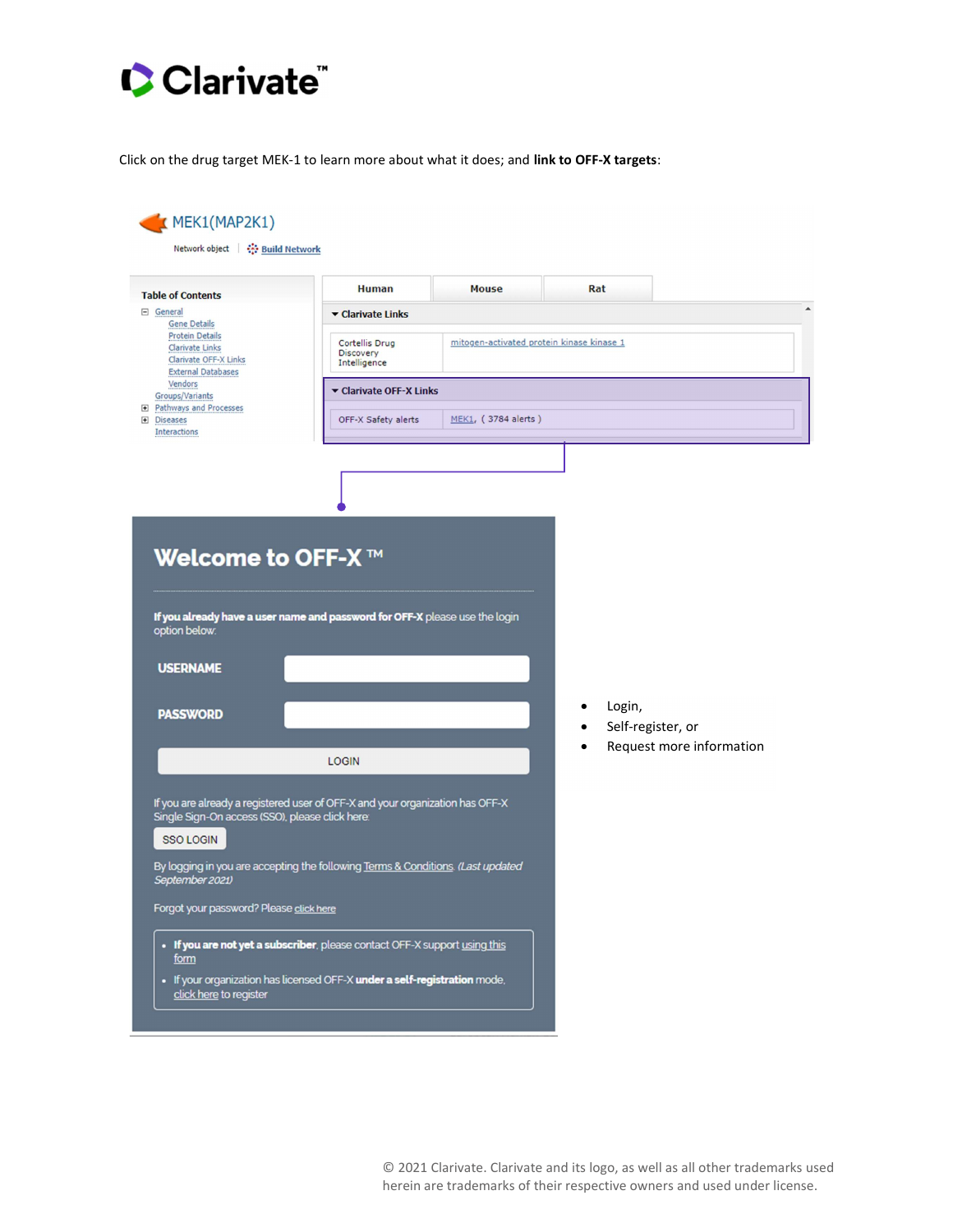

From the OFF-X safety portal you can:

- Anticipate safety liabilities for your target of interest
- Track safety concerns over time
- Explore competitor product safety profiles

Three dashboards that you might be interested in checking out initially are:



|                                                 | SOC<br>$\mathbb X$                              |                                        | <b>BIOLOGICAL ROLE &amp;</b><br>PRECLINICAL PHARMACOLOGICAL EVIDENCE |                                           |                                                            |                                                    |                  |                   | CLINICAL PHARMACOLOGICAL EVIDENCE |               |          |                      |           |            |                                                    |                |       |                |                                   |                |
|-------------------------------------------------|-------------------------------------------------|----------------------------------------|----------------------------------------------------------------------|-------------------------------------------|------------------------------------------------------------|----------------------------------------------------|------------------|-------------------|-----------------------------------|---------------|----------|----------------------|-----------|------------|----------------------------------------------------|----------------|-------|----------------|-----------------------------------|----------------|
| OFF-X TARGET/<br>CLASS SCORE (i)<br>$\mathsf X$ |                                                 |                                        | TARGET<br>EXPRESSION<br>Source: Human<br>Protein Atlas<br>$\odot$    | <b>HUMAN</b><br><b>GENETIC</b><br>$\odot$ | KNOCKOUT /<br>KNOCKDOWN<br>VARIANTS ANIMAL DATA<br>$\odot$ | IN VITRO<br>DATA/<br>PATIENTS<br>SAMPLE<br>$\circ$ | PRECLINICAL      |                   | PHASE I                           |               | PHASE II |                      | PHASE III |            | CLINICAL<br><b>REGULATORY MARKETING</b><br>$\odot$ |                | POST- |                | PHASE NOT<br>SPECIFIED<br>$\odot$ |                |
|                                                 |                                                 |                                        | $\ddot{\ddot{\mathbf{v}}}$                                           | ÷.                                        | ≑.                                                         | $\div$ $\div$                                      | ÷                | ∴÷.               | 奇                                 | $\frac{1}{2}$ | 造        | $\ddot{\ddot{\tau}}$ | 清         | ÷          | ÷                                                  | ÷              | ÷     | $\Rightarrow$  | $\frac{4}{9}$                     |                |
|                                                 | <b>All System Organ Classes</b>                 | 24                                     |                                                                      |                                           | $\bullet$                                                  | (7)<br>27                                          |                  | 418 $(7)$         |                                   | 544 (2)       | 1360 (9) |                      | 124       | (3)        | 533                                                | $\circ$        | 349   | $5$            | 583                               | $\circ$        |
| Very High Evidence                              | Investigations                                  | <b>P</b> <sub>00</sub><br>$\mathbb{Q}$ |                                                                      |                                           |                                                            | $\mathbf{1}$<br>(1)<br>Species: 1                  | 87<br>Species: 4 | (5)               | 52                                | (8)           | 202      | (6)                  | $12 -$    | $\bigcirc$ | 71                                                 | $\circled{a}$  | 20    | $\bigoplus$    | 41                                | $\circledcirc$ |
|                                                 | Very High Evidence @ Gastrointestinal disorders | <b>P</b><br>$\overline{a}$             | N                                                                    |                                           |                                                            |                                                    | 51<br>Species: 4 | $\left( 4\right)$ | 95                                | $①$           | 216      | $(8)$                | 28        | $(3)$      | 84                                                 | $\circledcirc$ | 47    | $\circledcirc$ | 83                                | $\circ$        |
| Low Evidence                                    | Reproductive system and breast disorders        | <b>P</b><br>ê<br>Q                     | 乙                                                                    |                                           |                                                            |                                                    | 34<br>Species: 3 | $\circledS$       | $-11$                             | $\circ$       | 7        | $\circledcirc$       |           |            | o.                                                 | (2)            |       |                | $\uparrow$                        | $\circ$        |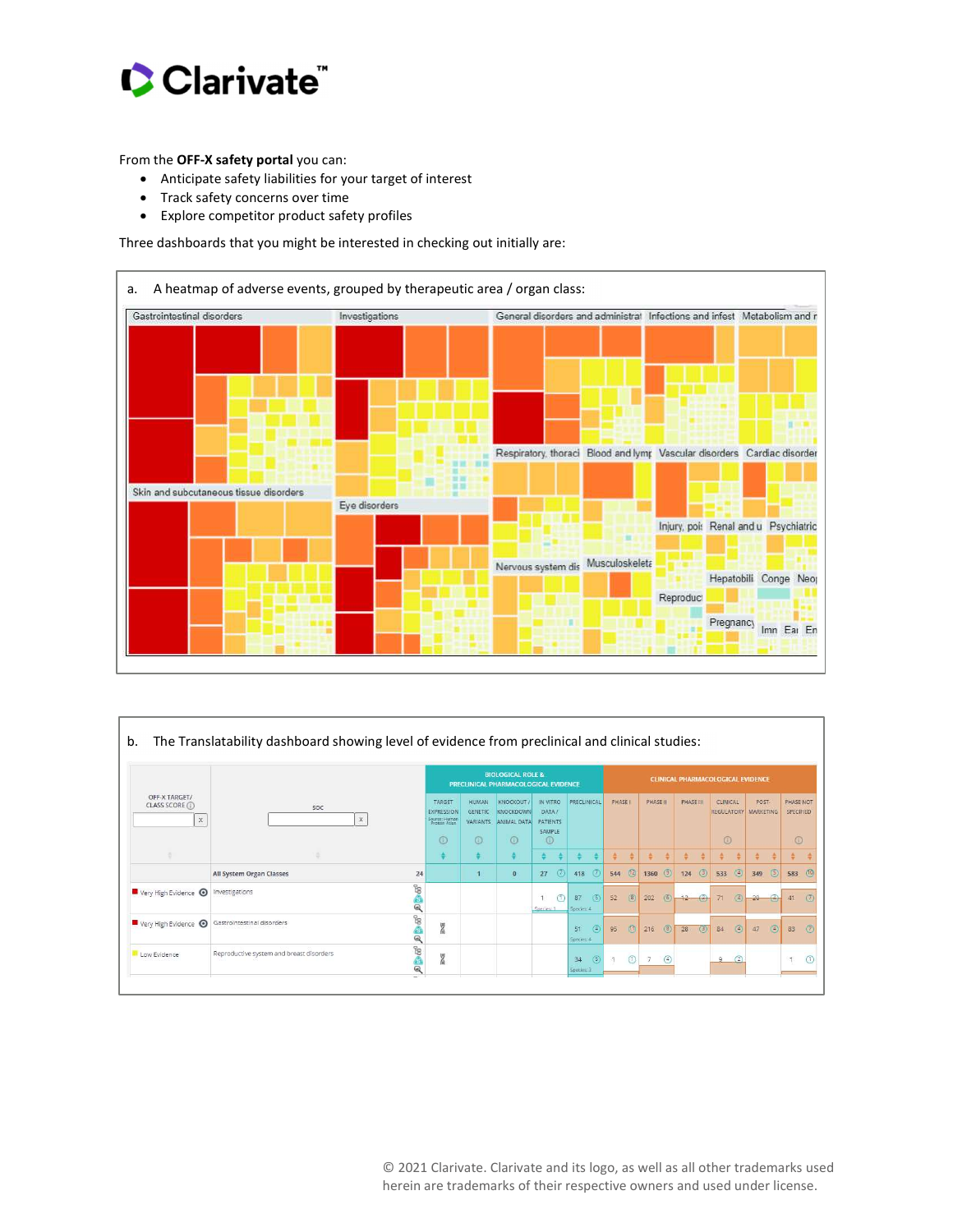